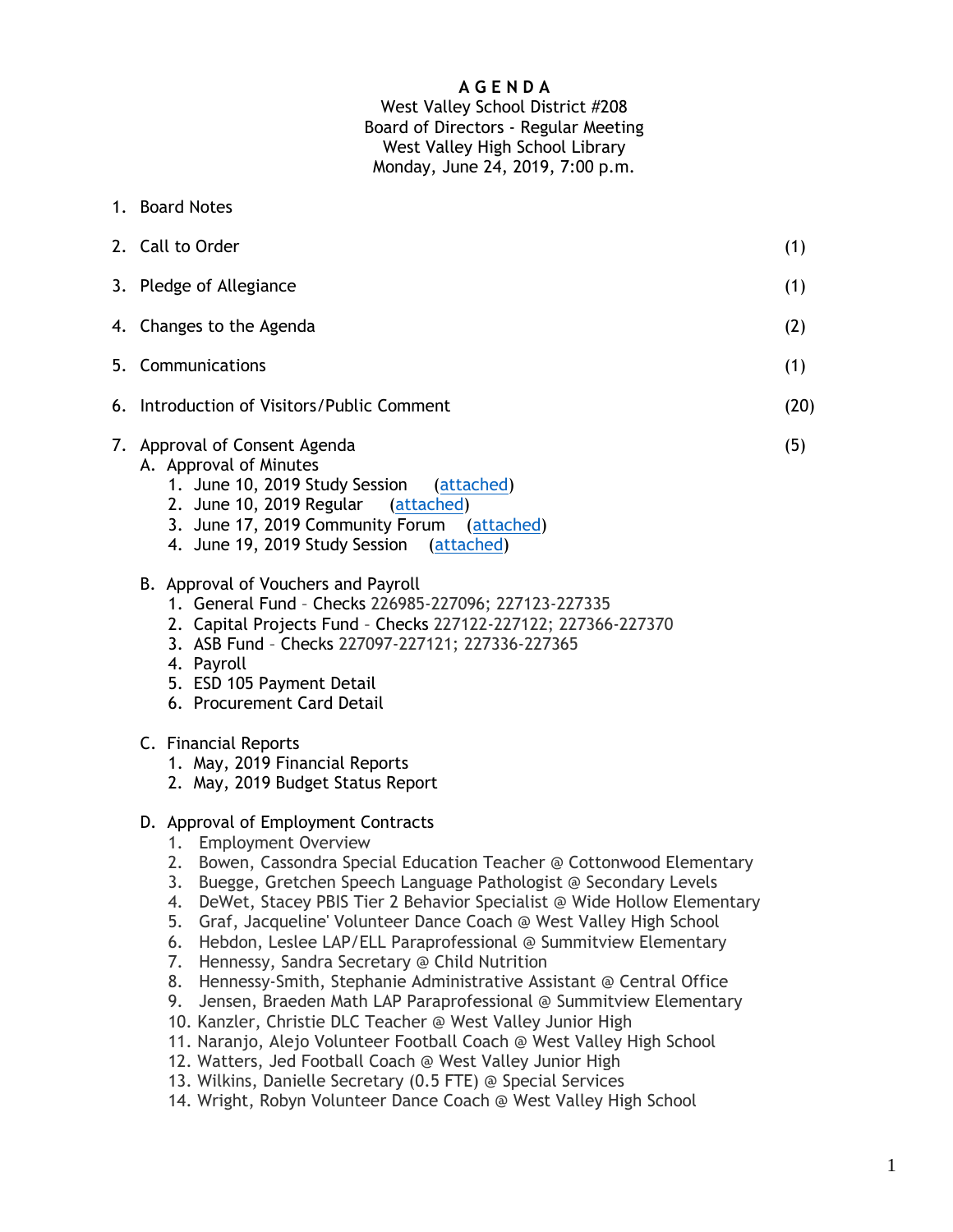#### E. Approval of Resignations/Retirements

- 1. Grothe, Carol Music Teacher @ Apple Valley Elementary
- 2. Kipperman, Barbara Science Teacher @ West Valley Junior High
- 3. Puryear, Noah DLC Para @ West Valley High School
- 4. Sanchez, Hector Bus Driver @ Transportation
- 5. Silva, Ashley DLC Paraprofessional @ Wide Hollow Elementary
- 8. Discussion Items
	- A. Educational Specifications for Apple Valley and Summitview
	- B. Bond Oversight Committee Charter

## 9. Action Items

- A. Approval of Travel Requests
	- 1. Finch, Peter, AASA Early Learning Cohort, Aiken, SC November 11-9, 2019
- B. Approval of Educational Specifications
	- 1. Apple Valley Elementary School Educational Specifications
	- 2. Summitview Elementary School Educational Specifications
- C. Approval of Bond Oversight (BOC) Charter
- D. Approval of Instructional Materials
	- 1. Character Strong, Grades 9-12
	- 2. The Washington Journey, Grade 7

# E. Approval of Superintendent Contract

- 1. To extend through 2021-22 school year
- 10. Items Arising (3)

#### 11. Reports

- A. Enrollment Reports
- B. Travel Log Report

# 12. Superintendent's Report (3)

# 13. Board Reports/Board Development (5)

14. Adjournment

#### **Board Meeting Dates**

| June 24, 2019          | <b>Study Session</b>   | <b>WVHS Library</b> | 6:00 p.m. |  |  |
|------------------------|------------------------|---------------------|-----------|--|--|
| June 24, 2019          | <b>Regular Meeting</b> | <b>WVHS Library</b> | 7:00 p.m. |  |  |
| <b>July 8, 2019</b>    | <b>Study Session</b>   | <b>WVHS Library</b> | 6:00 p.m. |  |  |
| <b>July 8, 2019</b>    | <b>Regular Meeting</b> | <b>WVHS Library</b> | 7:00 p.m. |  |  |
| <b>July 9, 2019</b>    | <b>Community Forum</b> | <b>WVHS Library</b> | 6:00 p.m. |  |  |
| July 22, 2019          | <b>Study Session</b>   | <b>WVHS Library</b> | 6:00 p.m. |  |  |
| <b>July 22, 2019</b>   | <b>Regular Meeting</b> | <b>WVHS Library</b> | 7:00 p.m. |  |  |
| August 12, 2019        | <b>Study Session</b>   | <b>WVHS Library</b> | 6:00 p.m. |  |  |
| <b>August 12, 2019</b> | <b>Regular Meeting</b> | <b>WVHS Library</b> | 7:00 p.m. |  |  |
| August 26, 2018        | <b>Study Session</b>   | <b>WVHS Library</b> | 6:00 p.m. |  |  |
| August 26, 2018        | <b>Regular Meeting</b> | <b>WVHS Library</b> | 7:00 p.m. |  |  |